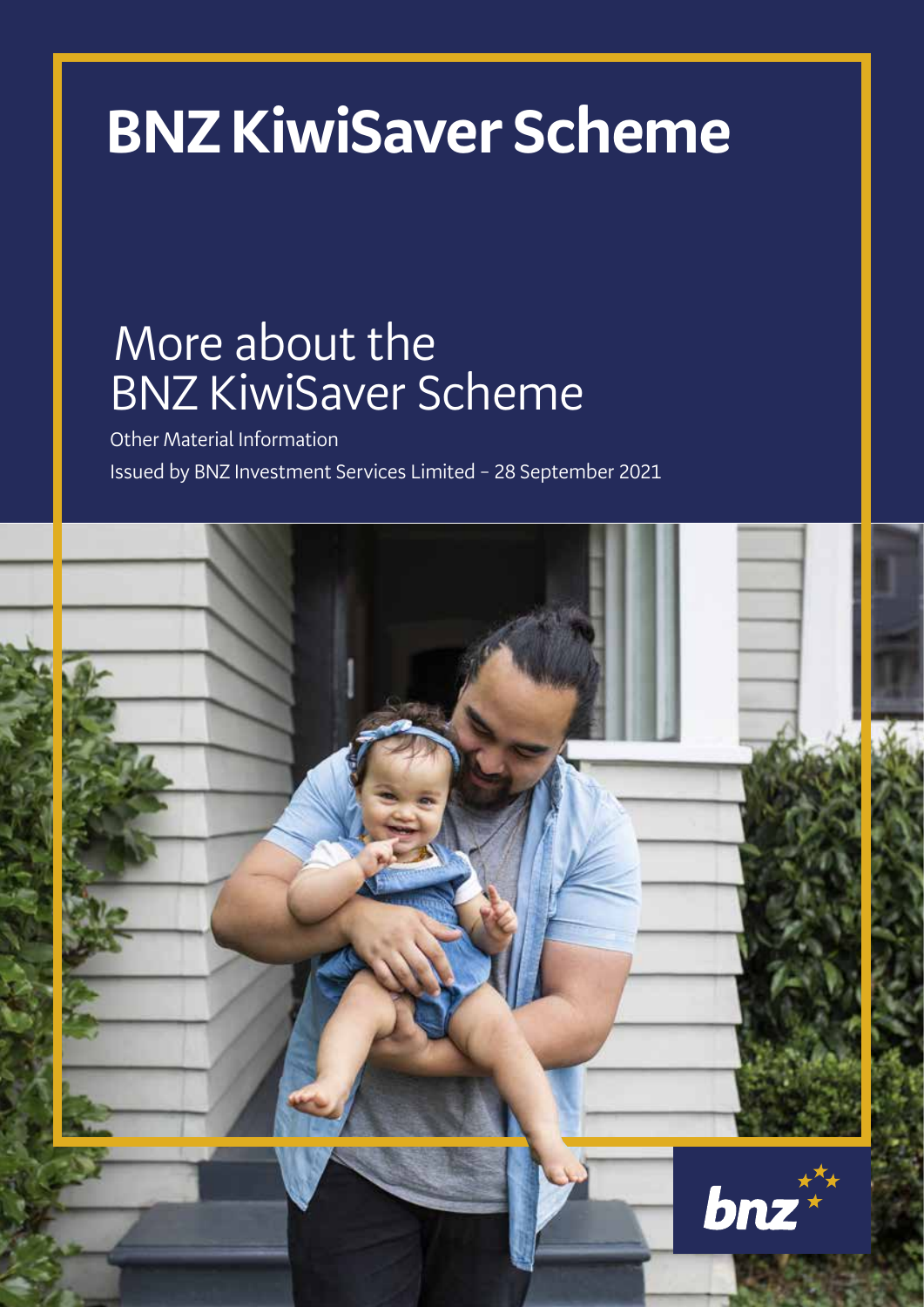Investments in BNZ KiwiSaver are not bank deposits or other liabilities of Bank of New Zealand (BNZ) or any other member of the National Australia Bank Limited group. They are subject to investment risk, possible delays in repayment, possible loss of income and possible loss of principal invested. No person (including the New Zealand Government) guarantees (either fully or in part) the performance or returns of BNZ KiwiSaver or the repayment of capital. National Australia Bank Limited, the ultimate owner of BNZ, is not a registered bank in New Zealand but a licensed bank in Australia and is subject to the supervision of the Australian Prudential Regulation Authority.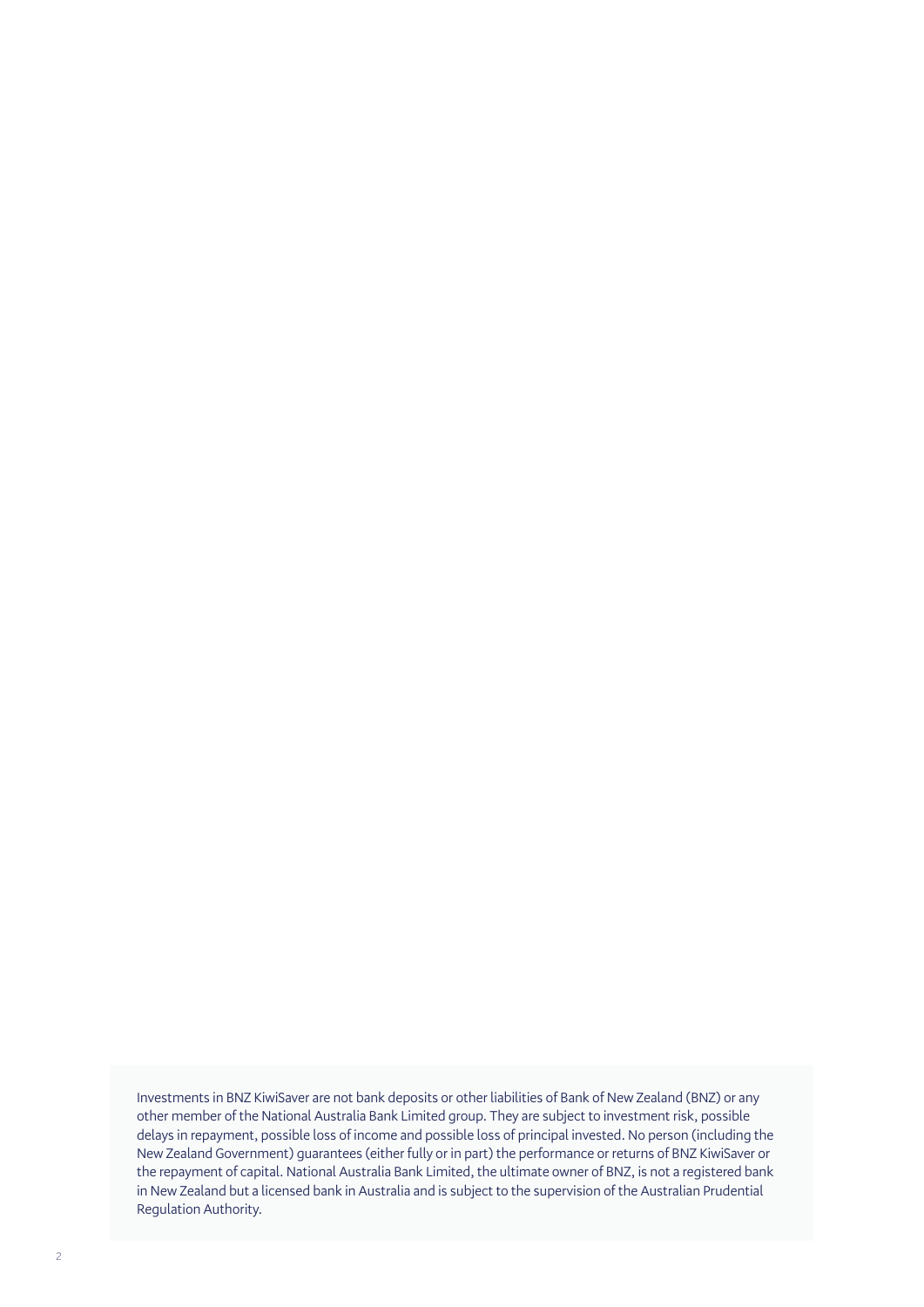# **Find out more about the BNZ KiwiSaver Scheme**

This document tells you more about the BNZ KiwiSaver Scheme (BNZ KiwiSaver or Scheme) and its funds (Funds). The document goes into greater detail on:

|    | 1. Who can join the BNZ KiwiSaver Scheme?<br>Read more about who's eligible to join KiwiSaver and what you need to do.                                                                                           | 4              |
|----|------------------------------------------------------------------------------------------------------------------------------------------------------------------------------------------------------------------|----------------|
| 2. | More about KiwiSaver Contributions<br>Understand how the Government's contributions work and how you can suspend your contributions.                                                                             | 5              |
| 3. | Withdrawing money from the BNZ KiwiSaver Scheme<br>Find out more about special circumstances in which you can withdraw your money early.                                                                         | $\overline{7}$ |
| 4. | More about your investment options<br>Learn about the difference between income and growth assets.                                                                                                               | 10             |
| 5. | More about fees<br>Understand more about fees, expenses and transaction costs.                                                                                                                                   | 10             |
| 6. | KiwiSaver and transfers<br>Read about transferring between KiwiSaver schemes and transferring funds from overseas.                                                                                               | 11             |
| 7. | More about investment risk<br>Find out about the other risks of investing and how we manage those risks.                                                                                                         | 12             |
| 8. | How your investment is valued<br>Discover how 'units' work and what this means for your investment.                                                                                                              | 14             |
| 9. | Related parties and managing conflicts of interest<br>Learn about how we manage any potential people and related company conflicts.                                                                              | 14             |
|    | 10. More about tax<br>Learn more about your Prescribed Investor Rate.                                                                                                                                            | 16             |
|    | 11. The Governing Document and our default<br>provider appointment<br>Understand how the Governing Document and Instrument of Appointment guides what we do.                                                     | 16             |
|    | It should be read with the current Product Disclosure Statement and Statement of Investment Policy and<br>Objectives (SIPO) for the Scheme, along with any other documents held on the Scheme and Offer Disclose |                |

Register entries at **companiesoffice.govt.nz/disclose**

#### **In this document:**

• 'you' and 'your' means you and any other persons who are or become members of BNZ KiwiSaver

• 'we', 'us', 'our' and BNZISL refer to BNZ Investment Services Limited, the manager of BNZ KiwiSaver.

This information is provided as a guide only and is current as at the date of this document. It is not intended as a replacement for legal, tax or financial advice. This information is subject to changes to the law and government policy, and changes to the BNZ KiwiSaver Scheme, from time to time.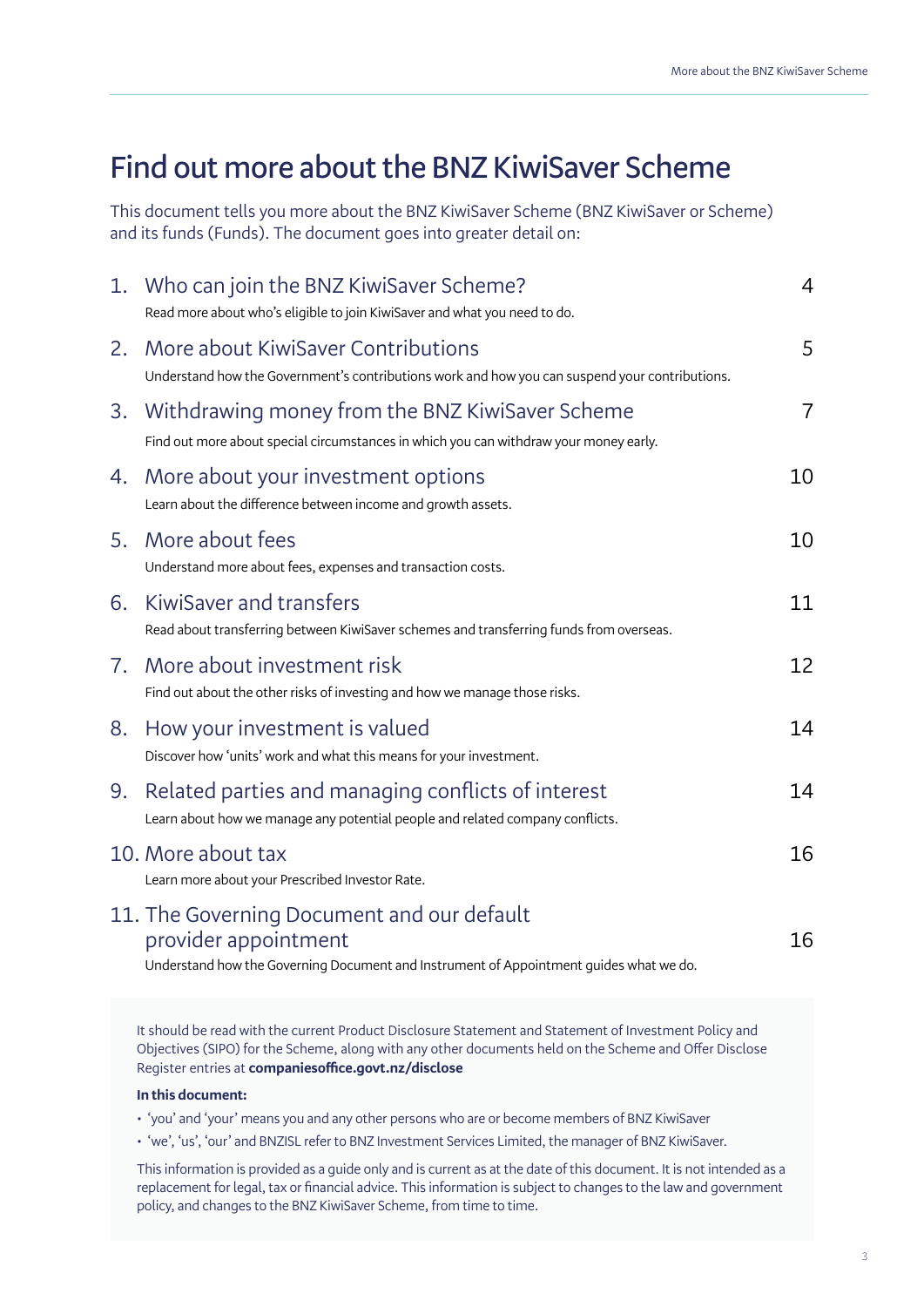# **1. Who can join the BNZ KiwiSaver Scheme?**

Most New Zealanders join KiwiSaver in one of three ways:

- automatic enrollment when you start a new job with a new employer
- choosing to join KiwiSaver and applying directly to a provider
- opting in through your employer.

If you have been allocated to BNZ KiwiSaver as a default member by Inland Revenue your contributions will be automatically invested in the relevant fund for default members. Until 30 November 2021 this is the Conservative Fund and from 1 December 2021, it will be the Default Fund.

If you have been allocated to BNZ KiwiSaver because it is your employer's chosen KiwiSaver Scheme, when your account is opened your contributions will be automatically invested in the Fund that we choose for employer default members at that time. You will remain invested in that Fund until you choose a different Fund. Currently, we've chosen the Conservative Fund for new employer default members. However, we may change the Fund to which we allocate employer default members at any time.

If you have been automatically invested in a Fund with BNZ KiwiSaver you can choose another Fund at any time.

It is important to understand that once you choose to join KiwiSaver you can't opt out (except in limited circumstances).

#### **Who can join KiwiSaver?**

In most cases you will be able to join BNZ KiwiSaver if you are both:

- a New Zealand citizen or entitled under the Immigration Act 2009 to New Zealand permanent residency
- living or normally living in New Zealand.

You can join KiwiSaver at any age.

In some limited circumstances, you can join BNZ KiwiSaver if you are not living or normally living in New Zealand. These circumstances apply if you are an employee of the State services (within the meaning of the State Sector Act 1988) and you are all of the following:

- serving outside New Zealand
- employed on New Zealand terms and conditions
- serving in a jurisdiction where offers of KiwiSaver scheme membership are lawful.

#### **Three things to do when you join**







### **Choose**

Being in the right Fund for you can make a big difference to your future. We'll invest your money in the Fund you choose. If you don't choose a Fund, you'll be put into the relevant Fund for default members at the time.

#### **Choose a Fund at bnz.co.nz/kiwisaverwhatfund**

### **Check**

It is important to review your PIR to ensure you pay the right tax. We recommend you review your PIR on an annual basis prior to 31 March.

 **If you need help to determine your PIR refer to Ird.govt.nz/pir** 

# **Contribute**

You can choose how much you want to save with KiwiSaver. Remember that little extra now can make a big difference in the future.

 **Read more about contributions in the 'More about KiwiSaver contributions' section on page 5.**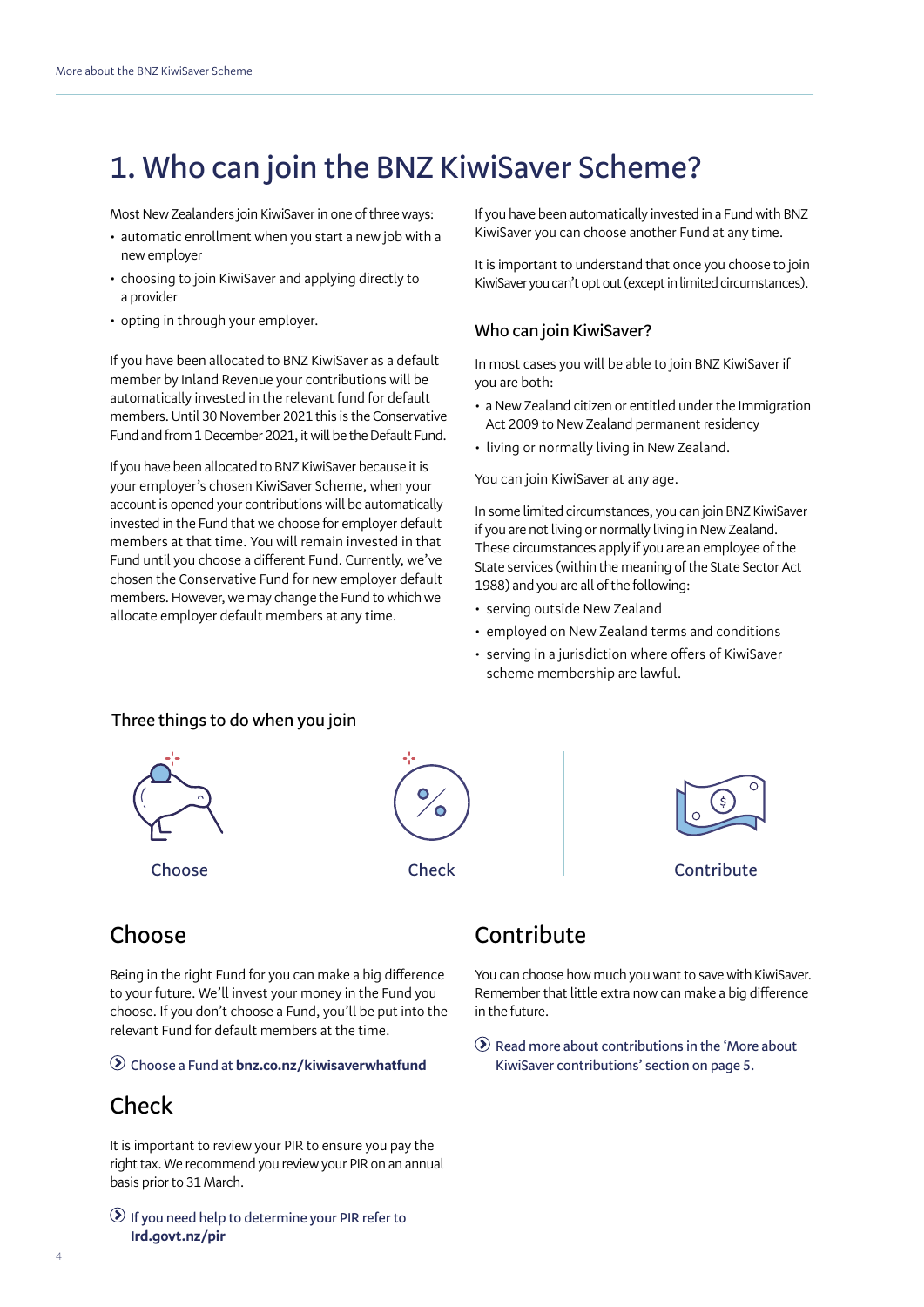# **2. More about KiwiSaver contributions**

Contributions can be made to your KiwiSaver account in different ways, including employee contributions (through salary or wages), employer contributions and voluntary 'lump sum' contributions.

 **You can read more about these in Section 2 of the**  *Product Disclosure Statement* **under the heading 'Making Investments'.**

# **Employee contributions**

If you're employed, let your employer know your chosen contribution rate (3%, 4%, 6%, 8% or 10%). To do this, complete Inland Revenue's KiwiSaver deduction form (KS2) – available either from your employer or **www.ird.govt.nz**  (search KS2) – and give this to your employer. If you don't choose a contribution rate, you'll contribute 3% of your before tax pay. If you decide to change your contribution rate, use the same KS2 form, complete it and give to your employer.

### **Understanding Government contributions**

The Government also pays a contribution to eligible members.

 **To find out the amount of Government contribution, see Section 2 of the** *Product Disclosure Statement***.**

In most cases, to qualify for the Government contribution you need to be both:

- aged 18 and over but under the age of eligibility for New Zealand Superannuation (currently 65)
- principally residing in New Zealand. Overseas government workers, charity workers, and some volunteers may also qualify for the Government contribution. If this might apply to you, get in touch with us so that we can help you work out whether you qualify for the Government contribution.

Government contributions are paid annually based on the number of days in each year (1 July to 30 June) you qualified for it. So, the contribution will reduce for any part of the year that you did not qualify – including the first year that you joined KiwiSaver.

The Government won't make contributions on amounts transferred to BNZ KiwiSaver from an Australian Complying Superannuation Scheme.

You don't have to do anything to get paid the Government contribution if you qualify for it. We'll apply for it for you. However, you do need to let us know if you stop being eligible for any other reason.

 More information about eligibility is available at **kiwisaver.govt.nz**

Before you can withdraw any of your Government contributions, you will need to complete a statutory declaration confirming the dates your principal place of residence has been in New Zealand.

# **Making voluntary contributions**

Making one-off or regular contributions to the Scheme is easy. Your BNZ KiwiSaver account number can be found in BNZ Internet Banking.

 **You can also set up a direct debit. The form for this is available at bnz.co.nz/kiwisaver**

#### **How do I set up Internet Banking?**

#### **Already with BNZ**

Register online with your BNZ credit card or telephone banking PIN or call **0800 275 269** and let us know you'd like BNZ Internet Banking access.

#### **New to BNZ**

If you are new to BNZ you will need to visit one of our branches with your identification to verify your personal details. We are required to do this by law and it should only take a few minutes. At the same time, we'll get you set up in BNZ Internet Banking.

### **Understanding the Inland Revenue holding account**

When you first become a KiwiSaver member, Inland Revenue holds any contributions they receive for you until you've been a member for three months. After three months, they will pass these contributions plus interest to us.

It can also take up to three months for further employer or employee contributions to reach your Scheme account.

You can contact Inland Revenue if you have any questions about the amount of your contributions they hold, or the total amount of your employer or employee contributions that they have processed.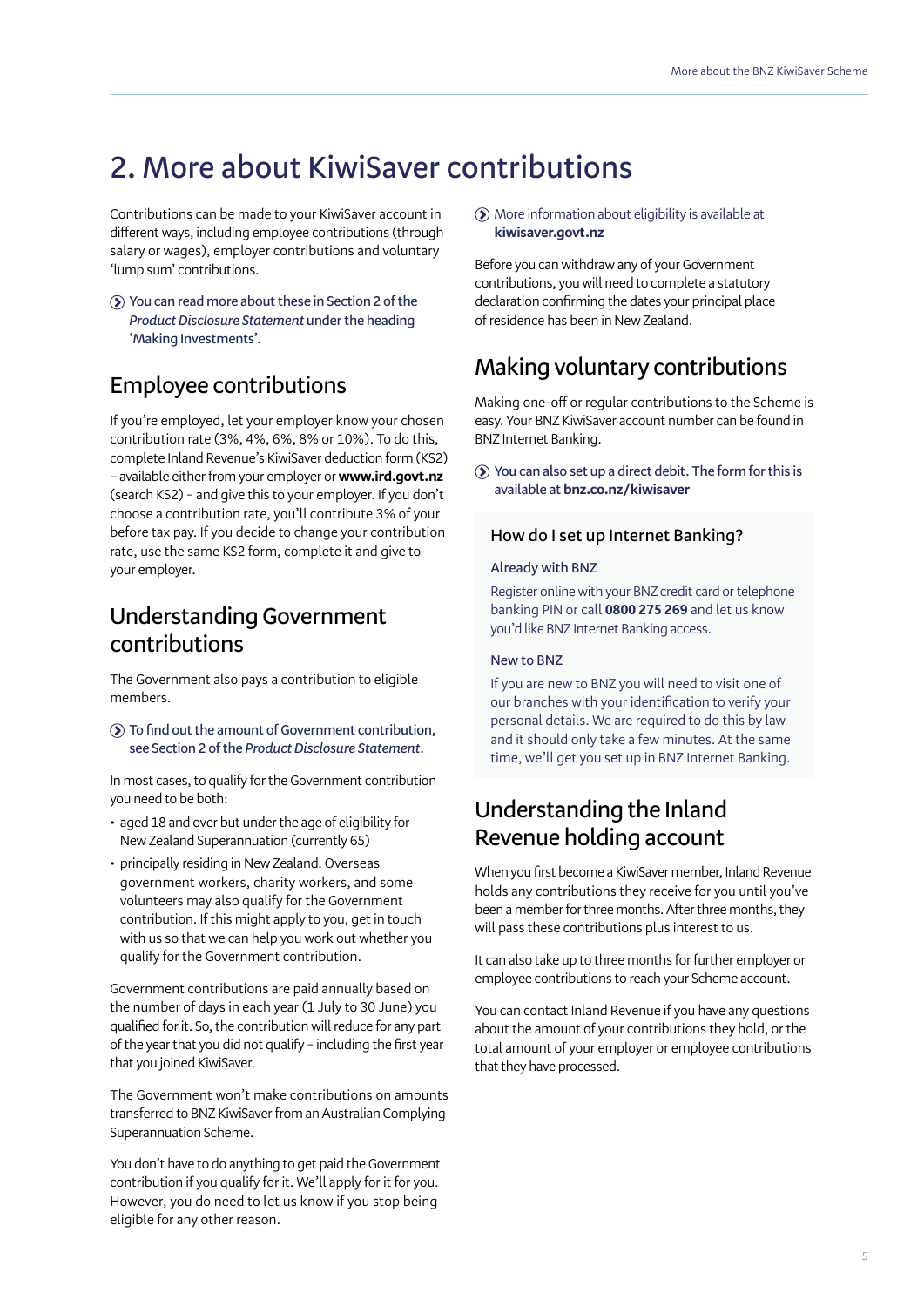### **Suspending contributions (savings suspension)**

If you are employed, and you've been a member of KiwiSaver for at least 12 months, you can take a break from contributing. To do so, you will need to apply to Inland Revenue for a savings suspension. Your savings suspension must be for a minimum of three months up to a maximum of one year.

You can apply within the first 12 months of membership if you are suffering, or are likely to suffer, financial hardship. You can only apply if Inland Revenue has received at least one contribution from you. You'll need to provide evidence of financial hardship to support your application. If your

savings suspension is granted, it will usually be for a maximum of three months (unless Inland Revenue agrees to a longer period).

Your employer does not have to make compulsory employer contributions to your KiwiSaver account while you are taking a savings suspension. These compulsory employer contributions will restart when you start making contributions from your pay again.

You can apply for another savings suspension when the one you are taking expires. You should always let your employer know when you start or cancel a savings suspension.

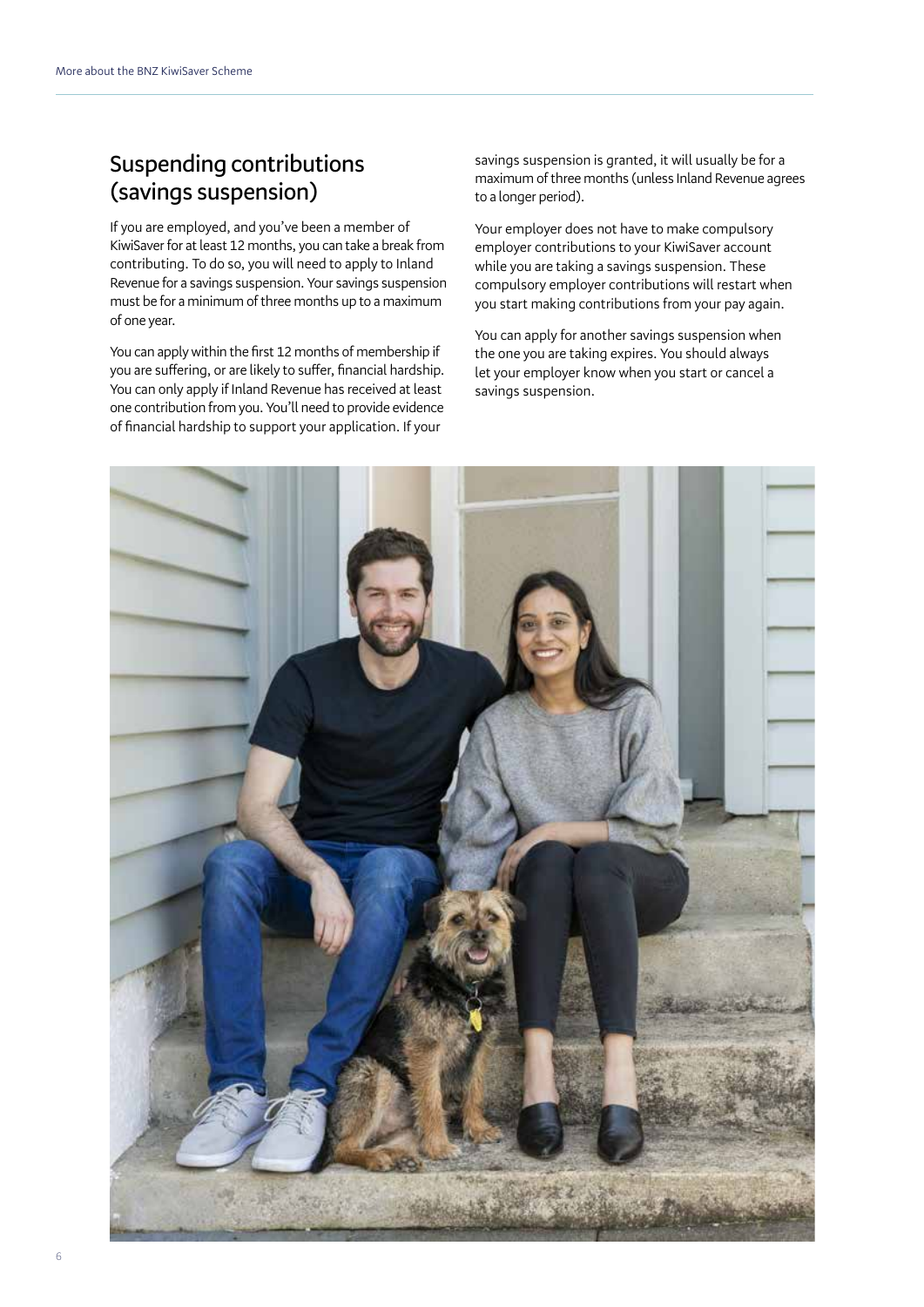# **3. Withdrawing money from the BNZ KiwiSaver Scheme**

Generally, you will not be able to withdraw your BNZ KiwiSaver savings until you reach your KiwiSaver Retirement Age.

You do not have to withdraw your KiwiSaver savings once you reach your KiwiSaver Retirement Age. You can remain a member of the Scheme (provided you have a minimum balance of \$1,000 or more).

#### **KiwiSaver Retirement Age**

If you first joined KiwiSaver before 1 July 2019, your KiwiSaver Retirement Age depends on your age when you became a member of KiwiSaver.

- If you were 60 or over, your KiwiSaver Retirement Age is five years after the date you joined. However, you can opt out of this lock-in and withdraw from the age of 65.
- If you were under 60 when you joined, your KiwiSaver Retirement Age is the date you qualify for New Zealand superannuation (currently 65).

### **Withdrawals before KiwiSaver Retirement Age**

Under some circumstances, you may be able to make early withdrawals. These include:

- buying your first home
- significant financial hardship
- serious illness
- congenital conditions that are life-shortening
- permanent emigration to a country other than Australia
- after you turn 60 you may be able to access amounts transferred from Australia
- meeting a tax liability on a transfer from a non-Australian foreign superannuation scheme.

The amount that can be withdrawn may exclude some contributions, which must remain in your KiwiSaver account.

Read more about early withdrawal types, and any special conditions, below.

#### **Withdrawals to buy your first home**

You may make a once-only withdrawal from a KiwiSaver scheme to purchase your first home (including an interest in a private residence on Māori land) if all of the following apply:

- the land or house you are purchasing is in New Zealand
- you have been a member of KiwiSaver (or a complying superannuation fund) for at least three years
- the land or house you are buying is intended to be your principal place of residence
- you have never made a first home purchase withdrawal from KiwiSaver before
- you have never owned property before (limited exceptions apply).

You can withdraw almost all of your KiwiSaver savings – but you need to leave at least \$1,000 in your account. In addition, you cannot withdraw any amounts transferred to your BNZ KiwiSaver account from an Australian Complying Superannuation Scheme.

To apply, fill out a Home Purchase Withdrawal Application form and supporting documents, and send them to us. Exactly what you need to send us will differ depending on whether the purchase agreement on the property you want to buy is conditional or unconditional. Please see the Home Purchase Withdrawal Application form at **bnz.co.nz/kiwisaverhomepurchaseapplication** for the detailed requirements.

Make sure you allow enough time to make the application. Any withdrawal request should be made at least 10 to 15 business days **before** you need the money. You will not be able to make a first home withdrawal after you become the legal owner of the property on your settlement date.

You will remain a member of the Scheme after we've paid a first home withdrawal.

If you have owned a home before, you may still qualify for a first home withdrawal from KiwiSaver. However, Kāinga Ora will need to first decide whether you are able to apply. If they decide that you are in the same financial position as a first home buyer, you will need to give us the letter they produce along with your withdrawal application.

 **For more information about being a qualifying previous home owner, see the Kāinga Ora website www.kaingaora.govt.nz**

#### **First Home Grant**

Under current Government policy, those who qualify for a first home withdrawal may also be eligible to apply to Kāinga Ora for a First Home Grant.

 **For more information visit the Kāinga Ora website www.kaingaora.govt.nz**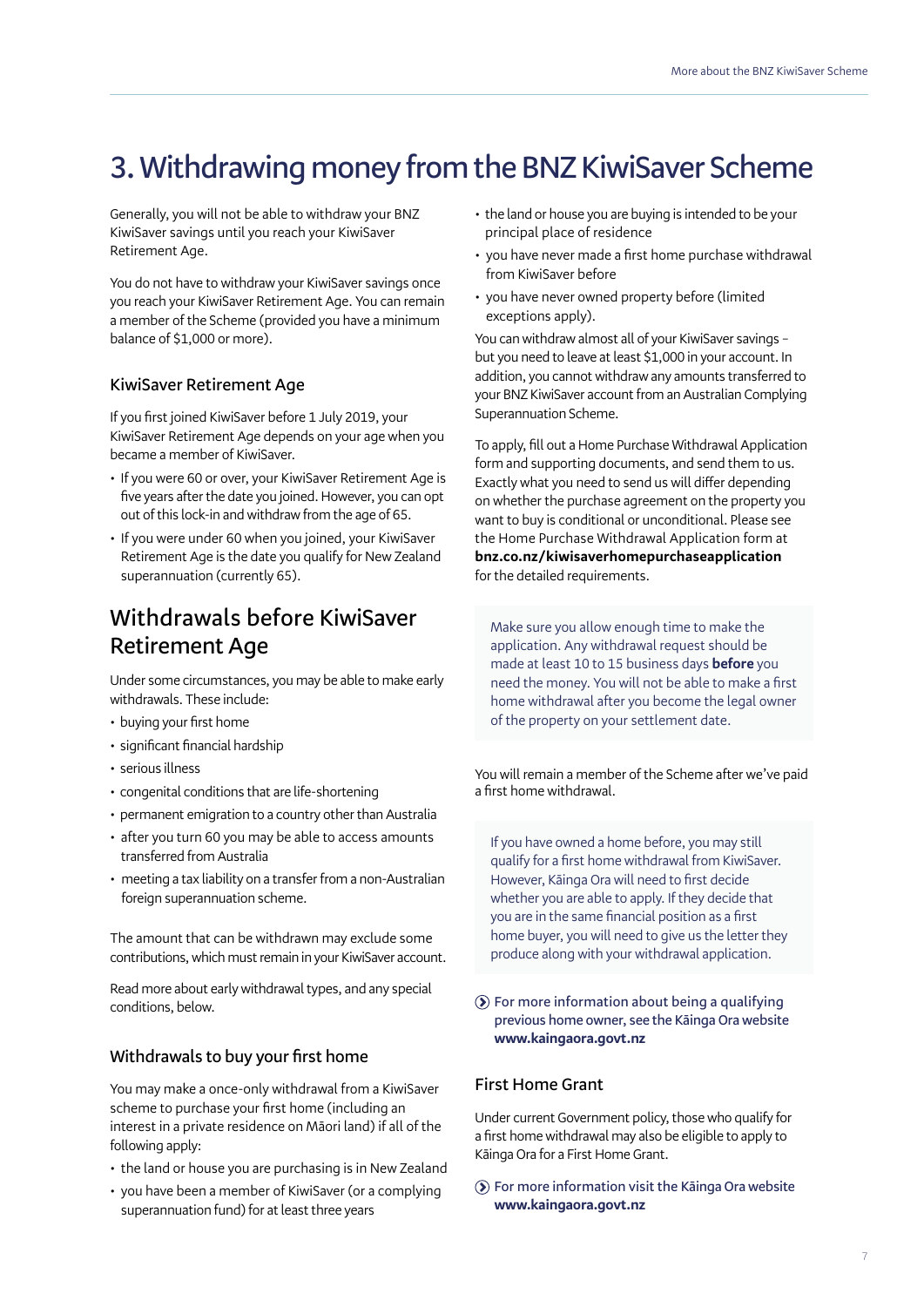#### **Withdrawals for significant financial hardship**

You may be able to make a withdrawal if you suffer, or are likely to suffer, significant financial hardship. For example, if you are unable to:

- meet your minimum living expenses
- meet the mortgage payments on your home where your lender enforces its mortgage
- pay medical bills for a dependent or yourself
- pay to modify your home to meet your special needs or those of a dependent caused by disability
- meet funeral costs if a dependent dies.

You can apply by making a withdrawal request. You'll also need to do all of the following:

- give a statutory declaration of your assets and liabilities
- provide evidence that you are suffering or are likely to suffer significant financial hardship as defined under the KiwiSaver Act
- show that all reasonable alternative sources of funding have been explored and exhausted.

We will pass your application to the Supervisor (The New Zealand Guardian Trust Company Limited) for their approval. The Supervisor can limit the withdrawal to an amount it decides is all you need to alleviate your significant financial hardship. That amount will not include any of the \$1,000 kick-start (if you received one) or any Government contributions you have received.

It can include any amounts transferred to your KiwiSaver account from an Australian Complying Superannuation Scheme, but only when your withdrawable New Zealand -sourced contributions (which will be paid to you first) are insufficient.

You will remain a member of the Scheme after your significant financial hardship withdrawal is paid.

#### **Withdrawals for serious illness**

You may be able to withdraw all of your KiwiSaver savings if you have an injury, illness or disability that results in either:

- you being totally and permanently unable to engage in work for which you are suited by experience, education or training, or any combination of those; or
- serious and imminent risk of death.

You will need to complete a withdrawal request (including a statutory declaration) and provide evidence (such as medical evidence) that you are suffering from a serious illness.

#### **Withdrawals for congenital conditions that are life-shortening**

You may be able to make a withdrawal if you were born with one of the following listed conditions:

- Down syndrome (Down's syndrome);
- cerebral palsy;
- Huntington's disease (Huntington's chorea); or
- fetal alcohol spectrum disorder.

You may also be able to make a withdrawal if you were born with a condition that is not one of the conditions listed above, but is shown by medical evidence to be likely to reduce your life expectancy (or the life expectancy of people in general with the same condition) below the age of 65.

You can apply by making a withdrawal request. You'll also need to do the following:

- give a statutory declaration to acknowledge that you understand the consequences of making the withdrawal
- provide a medical certificate (such as a doctor's certificate) that you have a life-shortening congenital condition; and
- if your condition is not one of the conditions listed above, provide medical evidence that the condition you have is life-shortening for you or for people in general with the same condition.

We will pass your application to the Supervisor (The New Zealand Guardian Trust Company Limited) who will decide if you are able to make a withdrawal. If your application is approved you'll be treated as if you've reached your KiwiSaver Retirement Age. If you make a withdrawal because of a congenital condition that is life-shortening, you will be able to withdraw all of your account balance if you choose. You will no longer be eligible to receive any Government contributions, and your employer can stop their contributions.

#### **Transfer on permanent emigration to Australia**

If you permanently emigrate to Australia, you are not able to withdraw your KiwiSaver savings. Instead, you can transfer all of your KiwiSaver savings to an Australian Complying Superannuation Scheme that is willing to accept the transfer. The only exception is if your KiwiSaver savings are above the maximum amount set out in Australian legislation, in which case you will not be able to transfer any of your KiwiSaver savings. The Australian Tax Office website (**www.ato.gov.au**) provides information on Trans-Tasman retirement savings portability and the maximum dollar amount of KiwiSaver you can transfer.

Alternatively, your KiwiSaver savings can remain invested in the Scheme.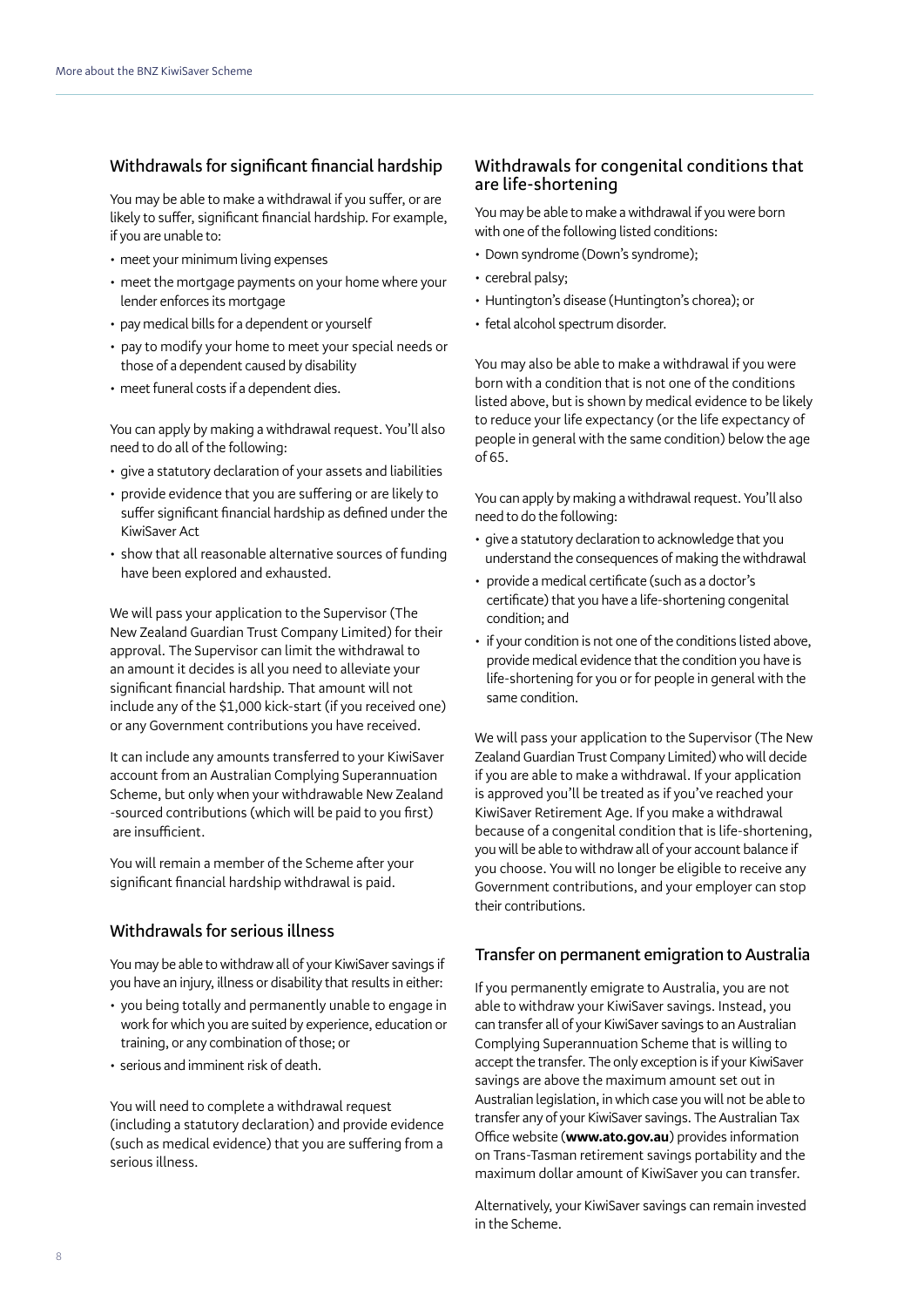#### **Withdrawal on permanent emigration to other countries**

If you permanently move to any country other than Australia, and have been away for more than a year, you can apply to withdraw your KiwiSaver savings.

You will be able to withdraw all your savings except for any Government contributions and any amounts transferred from an Australian Complying Superannuation Scheme. Any Government contributions will be repaid to Inland Revenue. If you have any amounts that were transferred from an Australian Complying Superannuation Scheme, these will remain in your BNZ KiwiSaver account. Otherwise, your BNZ KiwiSaver account will be closed.

You will need to complete a withdrawal request (including a statutory declaration) and provide evidence that confirms you have permanently emigrated.

#### **Withdrawing transfers from an Australian superannuation scheme**

You may be able to withdraw amounts transferred to your KiwiSaver account from an Australian Complying Superannuation Scheme, ('Australian Sourced Amounts') from the age of 60. To do this you would need to be 'retired' as that term is defined by the relevant Australian legislation.

#### **Withdrawing to meet tax liability on transfer from a non-Australian foreign superannuation scheme**

You may be able to make a withdrawal from your KiwiSaver account to pay any New Zealand tax liability or student loan repayment obligation. You can only do this if the liability happens because you transferred amounts from a foreign (non-Australian) superannuation scheme to a KiwiSaver scheme.

In some circumstances, the withdrawal may trigger a foreign tax liability. We recommend seeking independent tax advice before making a transfer from a foreign superannuation scheme to the Scheme.

# **Withdrawal amounts will reflect the unit price**

When you invest with BNZ KiwiSaver, you are issued units in the Fund or Funds of your choice. These units have a unit price, which reflects the value of the assets of the Fund you are invested in. So when you make a withdrawal, the amount you receive will be calculated using the unit price of the Fund you are withdrawing from, and adjusted for any fees, taxes, expenses or other deductions applicable to your account. This unit price may go up or down between the date you submit your withdrawal request, the date on which it is approved or received, and the date on which the relevant units are actually redeemed.

**(5) See Section 8 for how we calculate the unit price.** 

### **How to request a withdrawal**

You can request a withdrawal by completing the relevant withdrawal form and dropping it into us at any BNZ branch or sending it to us.

 **Please contact us if you'd like us to send a withdrawal form to you, or you can download the forms from our website bnz.co.nz/kiwisaverearlywithdrawals**

#### **How long until we make payment?**

It may take some time to consider an early withdrawal request and we may ask you for further evidence to support your application. The early withdrawal process can take several weeks.

Once a withdrawal request is approved, you will normally receive payment within 10 to 15 business days.

### **Your KiwiSaver becomes part of your estate after death**

Your personal representatives should contact us in the event of your death.

If your KiwiSaver savings are less than the prescribed amount (currently \$15,000) and certain other conditions are met, we may pay your BNZ KiwiSaver savings direct to a person authorised by the law to receive them. This could be a surviving spouse or partner.

Otherwise, we will work with your personal representatives to make the process of dealing with your BNZ KiwiSaver account as simple as possible during a difficult time.

Having a current Will is important to ensure your personal representative understands how you wish your estate to be administered.

# **We may defer payment**

We may at any time, defer payment subject to the KiwiSaver Act, of any withdrawal, transfer or switch (where the law allows) if we think it would not be in the best interests of BNZ KiwiSaver members.

# **We may close your account**

We may choose to close your BNZ KiwiSaver account if it has nothing in it (a zero balance) or you are over your KiwiSaver Retirement Age and have less than \$1,000 in your account. We will contact you before we do this.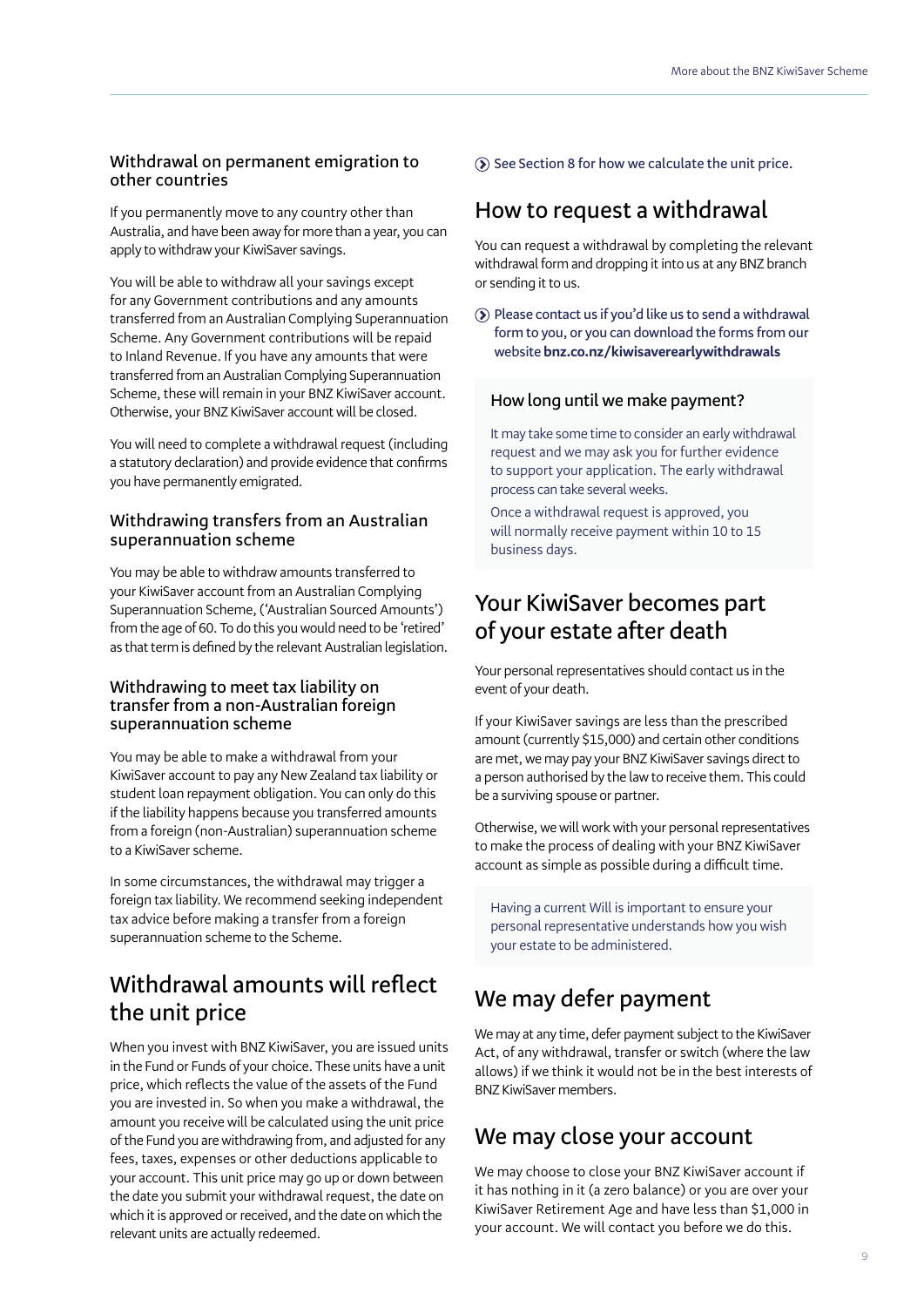# **4. More about your investment options**

Each of the Funds that are available in the BNZ KiwiSaver Scheme has a different mix of income and growth assets, with the exception of the Cash Fund, which invests solely in income assets.

Growth assets generally have higher levels of risk with the potential for higher returns and include the following investments:

- Australasian equities
- International equities

An example of Australasian and International equities is company shares. Equities can also cover other securities types such as listed property. Australian equities can form part of the investment mix for both Australasian equities and International equities.

Income assets generally have lower levels of risk and potential returns, and include the following investments:

- Cash
- Cash equivalents (for example, bank term deposits, bonds, bills and floating rate notes with a maximum term of 365 days)
- New Zealand and international fixed interest (for example, bonds with terms of more than 365 days).

Both active management (selecting and trading specific investments) and passive management (automatically purchasing and selling investments to mirror the holdings of an index) have a place in investment management. The degree to which each of the Funds uses active management and passive management varies.

# **5. More about fees**

There are other fees and expenses that may be incurred.

### **Other fees and expenses**

Where we invest in underlying funds (managed by us or by our underlying investment managers) or use BNZ bank accounts, we will pay the fees and expenses from the annual Fund charges we receive. Currently, there are no additional fees payable by you. We will let you know if this changes.

# **Buy/Sell spread**

Whenever you make a change which requires you to buy or sell units in a Fund, the estimated transaction cost the Fund incurs when it transacts will be reflected in the relevant unit price (known as a 'spread'). For example, spreads will generally apply when making a contribution, switching to a different Fund, making a withdrawal or closing your account.

The indicative spread applied to the unit price for transactions is available in the Product Disclosure Statement. The table below sets out the range of our estimated transaction costs in normal market conditions.

The cost of buying or selling investments can change as market conditions change. The costs are more likely to move significantly when markets are stressed. Therefore, these spread ranges may increase or decrease at any time, without notice to you.

You can locate the current buy/sell spreads at **bnz.co.nz/kiwisaverspreads** and more information about spreads at **bnz.co.nz/buysellspreads**

| Fund                      | Estimated spread ranges for contributions and withdrawals<br>(including switches). |  |
|---------------------------|------------------------------------------------------------------------------------|--|
| <b>Growth Fund</b>        | $0 - 0.30%$                                                                        |  |
| <b>Balanced Fund</b>      | $0 - 0.30%$                                                                        |  |
| Default Fund <sup>1</sup> | $0 - 0.30%$                                                                        |  |
| Moderate Fund             | $0 - 0.30%$                                                                        |  |
| <b>Conservative Fund</b>  | $0 - 0.30%$                                                                        |  |
| First Home Buyer Fund     | $0 - 0.30%$                                                                        |  |
| Cash Fund                 | Not applicable                                                                     |  |

<sup>1</sup> The Default Fund will be available for investment from 1 December 2021.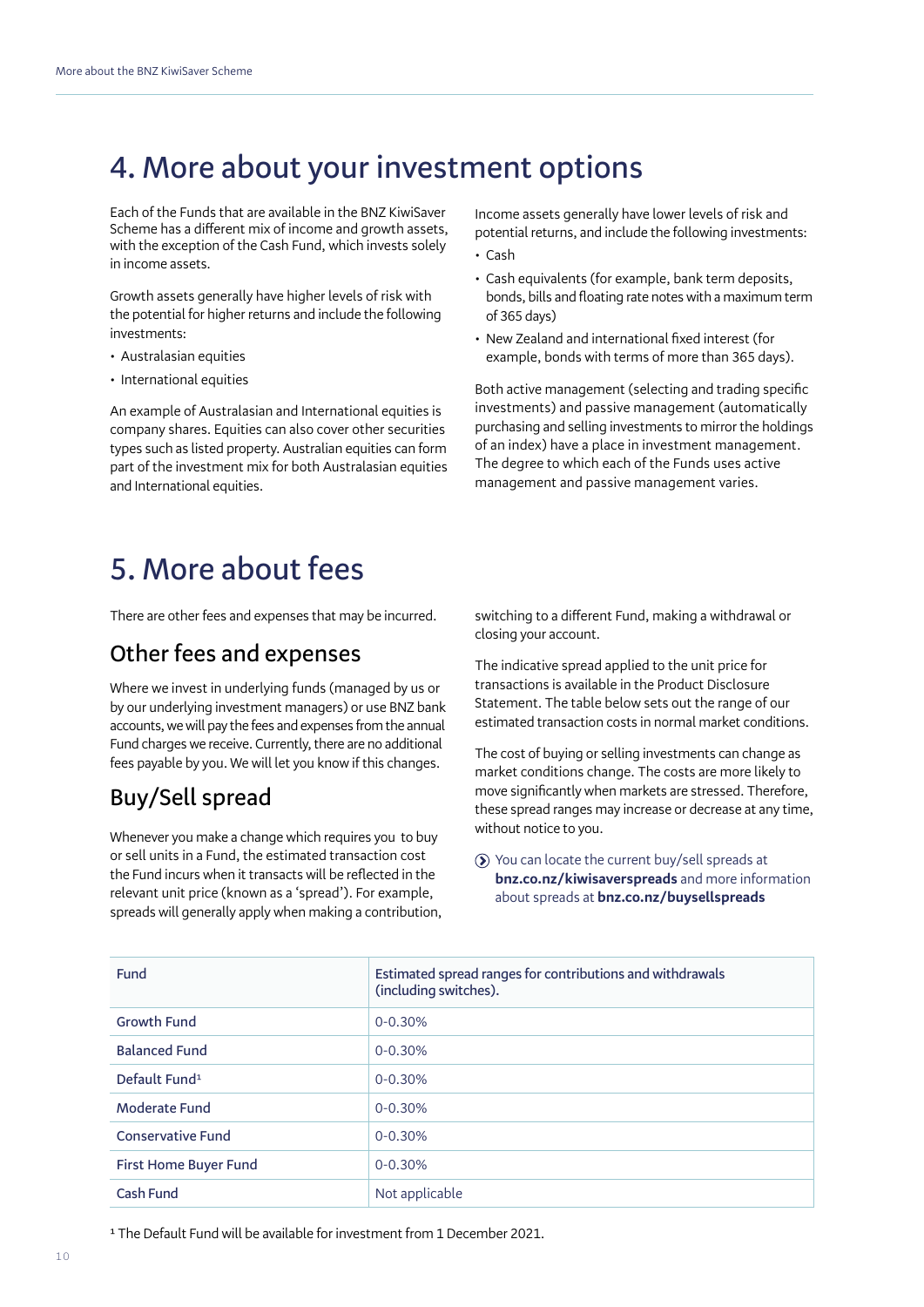# **6. KiwiSaver and transfers**

You can transfer between KiwiSaver schemes at any time by contacting the provider of the scheme you'd like to transfer to. You can only be a member of one KiwiSaver scheme at a time.

# **You can transfer your Australian Superannuation to KiwiSaver**

If you have retirement savings in an Australian Complying Superannuation Scheme and have permanently moved to New Zealand, you can transfer these savings to BNZ KiwiSaver.

Some things you should know are:

- Transfers can only be made from a scheme regulated by the Australian Prudential Regulation Authority.
- The transfer must be to and from an account in your name.
- Government contributions are not payable on Australian sourced amounts.
- You can't transfer this amount to another country (other than back to Australia) or cash it in as part of a permanent emigration withdrawal.
- You won't be able to withdraw amounts transferred to purchase a first home, and they won't be included as eligible contributions for the First Home Grant.
- The transfer of your Australian sourced amounts to New Zealand is exempt of New Zealand tax.
- **For help on how to transfer, please contact us on 0800 269 5494.**

### **Potential tax consequences of transferring UK pension money within KiwiSaver**

If you have previously transferred United Kingdom (UK) pension money into your KiwiSaver account, there may be UK tax consequences if you choose to transfer to another KiwiSaver scheme or withdraw any amount from your KiwiSaver account. We encourage you to seek independent financial advice because none of the parties involved in the Scheme are responsible for any UK tax consequences arising from any transfer or any permitted early withdrawals.

You can no longer transfer any amounts from a UK Pension fund to a KiwiSaver scheme.

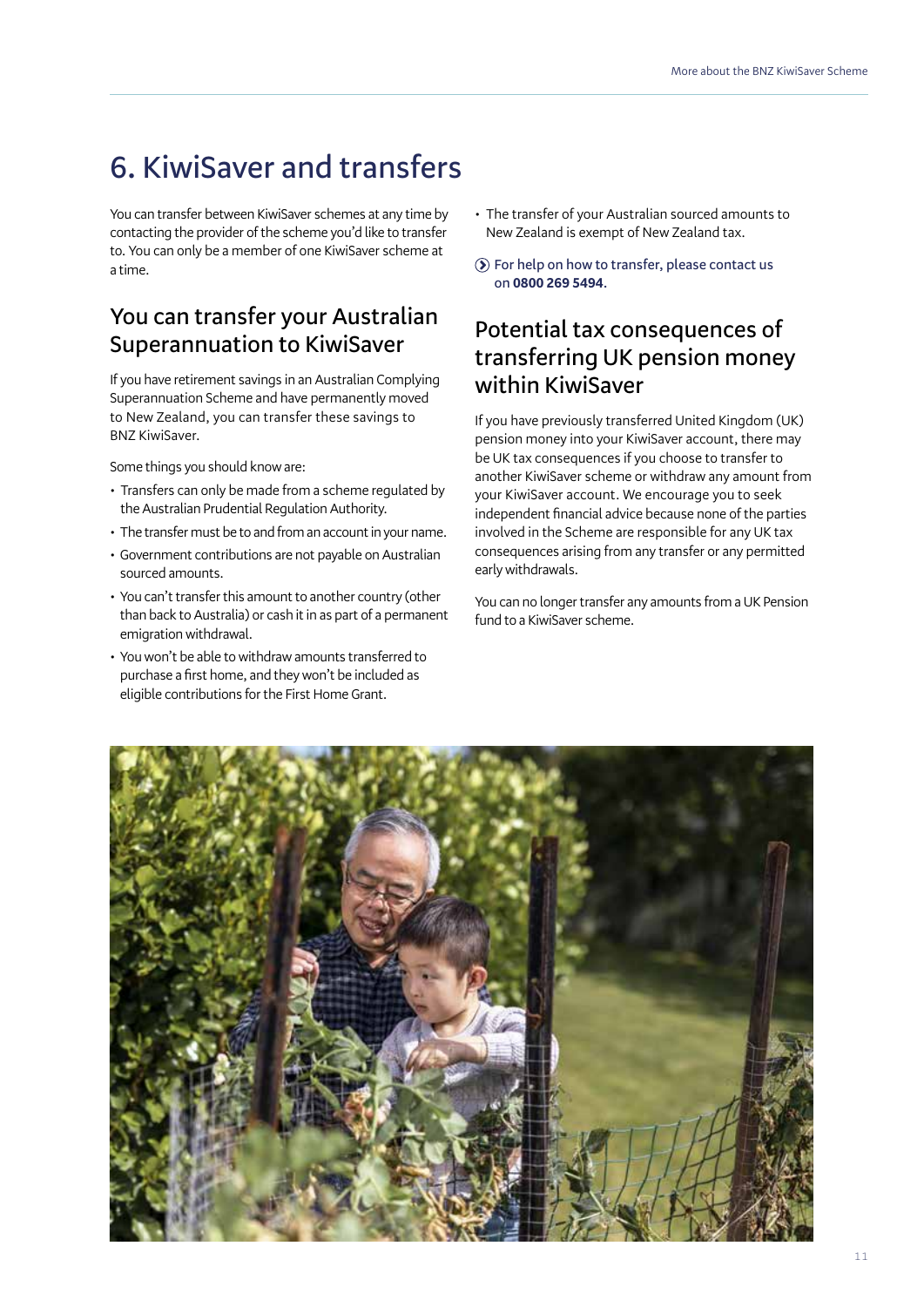# **7. More about investment risk**

All investments involve risk. Risk is the likelihood of not getting all your money back or getting a different return than you expect. In addition to the risks set out in Section 4 of the Product Disclosure Statement, there are other risks that may affect BNZ KiwiSaver and the Funds. The table below is a summary of some of these risks and how we seek to reduce or manage them.

| <b>Risk</b>                     | Description and how we manage risk                                                                                                                                                                                                                                                                                                                                                                                                                                                                                                                                                                                                                                                                                                                                                                                                                                                                                                                                                                                 |  |  |  |
|---------------------------------|--------------------------------------------------------------------------------------------------------------------------------------------------------------------------------------------------------------------------------------------------------------------------------------------------------------------------------------------------------------------------------------------------------------------------------------------------------------------------------------------------------------------------------------------------------------------------------------------------------------------------------------------------------------------------------------------------------------------------------------------------------------------------------------------------------------------------------------------------------------------------------------------------------------------------------------------------------------------------------------------------------------------|--|--|--|
| Derivative risk                 | A derivative is a financial instrument that has its value based on the value of an actual financial<br>asset, index or rate (such as a particular currency, equity, or fixed interest investment). The<br>performance of a derivative and the actual financial asset, index or rate it is based on may<br>not be identical. In addition, where derivatives are used to increase the exposure to selected<br>investments, gains or losses in the value of the derivative may be more than the gains or losses<br>of the actual financial asset, index or rate. The use of, and exposure to, derivatives in the Funds,<br>and the underlying investment funds in which they invest, is limited. Derivatives may be used to<br>manage risks, make investments in a more efficient manner and/or enhance returns, but cannot<br>be used to leverage the Funds. We regularly monitor derivatives positions to ensure that their<br>implementation is consistent with the Statement of Investment Policy and Objectives. |  |  |  |
| <b>Currency risk</b>            | The risk that the value of a Fund changes due to ups and downs in the exchange rate between<br>the New Zealand dollar and other currencies. This risk arises when a Fund has investments in<br>countries other than New Zealand. The degree of currency risk within each Fund will depend<br>on how much foreign currency exposure is hedged to the New Zealand dollar. Hedging seeks to<br>reduce the effect of changes in the exchange rate between the New Zealand dollar and foreign<br>currencies. We aim to fully hedge the international fixed interest foreign currency exposure, and<br>the foreign currency exposure arising from the Australian equities held within the Australasian<br>Equities asset class. We aim to hedge 60% of the international equity currency exposure, but<br>from time to time we may target a different hedging position to this, based on our assessment of<br>the economic and financial market environment.                                                             |  |  |  |
| <b>Asset Allocation</b><br>risk | The risk that the allocation of a Fund's assets, across different asset classes, affect a Fund's<br>returns. Funds that invest more in growth assets (such as equities) carry greater risk but offer<br>the potential of higher returns than Funds that invest more in income assets (such as cash<br>or fixed interest). Short-term ups and downs in the value of a Fund are common, particularly<br>for Funds invested in growth assets. The value of income assets can go up and down as well<br>but generally to a lesser extent than growth assets. We offer a range of Funds, with varying<br>strategic allocations to income and growth assets, to cater for differing investor risk profiles. In<br>addition, for each of the Funds (apart from the Cash Fund), we can move away from their target<br>investment mix (set out in the Statement of Investment Policy and Objectives), based on our<br>assessment of the economic and financial market environment.                                          |  |  |  |
| Liquidity risk                  | The risk that investments of a Fund cannot be sold without having a significant impact on their<br>value, or cannot be sold at all. This risk is more likely to occur in times of market stress. You<br>may not be able to withdraw some or all of your money when you want to, because withdrawals<br>from one of more of the Funds that you invest in may be suspended. Liquidity risk is carefully<br>considered as part of the Funds' design. The Funds' liquidity is maintained by investing in<br>authorised investments that have significant levels of liquidity themselves, and holding some<br>operational cash to help pay redemptions and expenses. The Funds' liquidity characteristics, and<br>those of the authorised investments, are monitored on a regular basis.                                                                                                                                                                                                                                |  |  |  |
| Manager risk                    | The risk that decisions made by us, and the managers of the underlying investment funds we<br>use, may positively or negatively affect the return on your investment. In-depth due diligence<br>on the overall competence and experience of the managers of the underlying investment<br>funds is carried out prior to their appointment. Ongoing monitoring of the outcomes of the<br>decisions made by us, and the managers of the underlying investment funds, enables the early<br>identification of potential risks associated with these decisions and the swift implementation of<br>actions to mitigate these potential risks.                                                                                                                                                                                                                                                                                                                                                                             |  |  |  |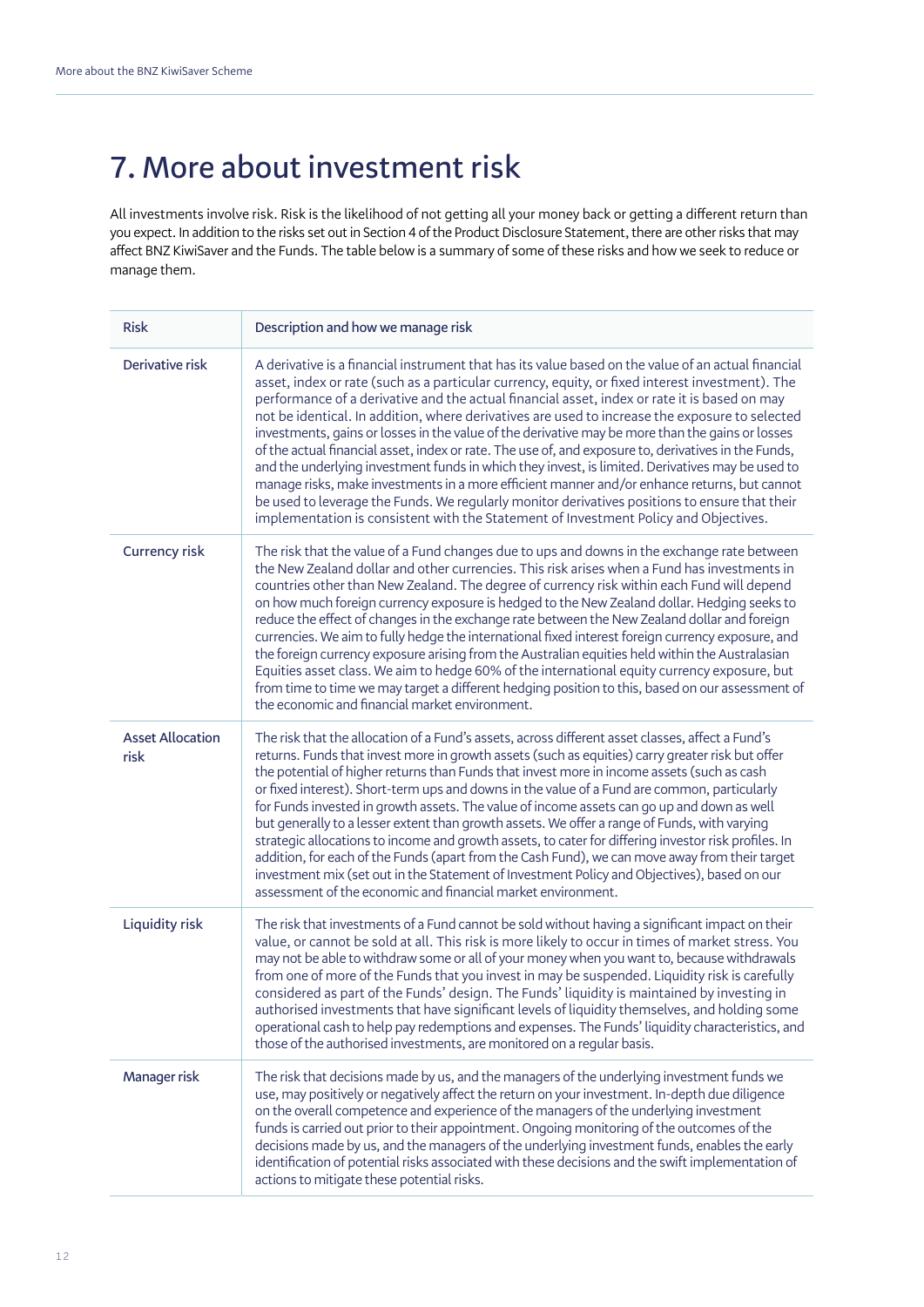| <b>Risk</b>                                                     | Description and how we manage risk                                                                                                                                                                                                                                                                                                                                                                                                                                                                                                                                                                                                                                                                                                                                      |  |  |  |
|-----------------------------------------------------------------|-------------------------------------------------------------------------------------------------------------------------------------------------------------------------------------------------------------------------------------------------------------------------------------------------------------------------------------------------------------------------------------------------------------------------------------------------------------------------------------------------------------------------------------------------------------------------------------------------------------------------------------------------------------------------------------------------------------------------------------------------------------------------|--|--|--|
| Market risk                                                     | The risk that the value of a Fund changes due to factors that affect a particular financial market<br>or markets. This could include things like changes in the inflation rate, changes in monetary<br>policy by central banks, changes in taxation and regulation, global politics, changes in investor<br>sentiment or a global pandemic. The Funds hold many investments across asset classes,<br>countries, sectors, securities and styles of investing, to seek to reduce or manage this risk. In<br>addition, for each of the Funds (apart from the Cash Fund), we can move away from their target<br>investment mix (set out in the Statement of Investment Policy and Objectives), based on our<br>assessment of the economic and financial market environment. |  |  |  |
| Interest rate risk                                              | Interest rate changes can have a negative impact on a Fund's investment returns. This is<br>particularly relevant for Funds with large amounts of cash and fixed interest investments.<br>The Funds invest in a wide range of fixed interest investments across different markets, and<br>maturing at different times, to seek to reduce or manage this risk.                                                                                                                                                                                                                                                                                                                                                                                                           |  |  |  |
| Credit risk                                                     | If the issuer of a bond or a registered bank doesn't pay what they owe to us, then a Fund's<br>investment returns could be negatively impacted. For example, a Government or corporate<br>debt issuer might fail to make interest or principal payments, or a registered bank might not<br>pay interest or honour a withdrawal request. The Funds invest in a wide range of fixed interest<br>investments, which primarily have an investment-grade rating, to manage or reduce this risk.                                                                                                                                                                                                                                                                              |  |  |  |
| Concentration<br>risk                                           | The risk that the value of a Fund changes because it has a high exposure to an underlying<br>investment fund or specialist investment manager, specific company, sector, country, region,<br>or financial market. We seek to manage and reduce this risk by ensuring that each Fund's<br>investments are varied across companies, markets and managers.                                                                                                                                                                                                                                                                                                                                                                                                                 |  |  |  |
| Legislative risk                                                | New laws or changes to existing laws could have a significant impact on an investment in<br>the Scheme (including its returns), or on how we manage the Scheme. For example, the<br>Government may change the rules about the amount of Portfolio Investment Entity (PIE) tax<br>payable (see also 'Tax risk', below). We manage this risk by regularly communicating with our<br>regulators and by monitoring legislative change, so we can keep you up to date.                                                                                                                                                                                                                                                                                                       |  |  |  |
| Operational risk<br>(including third<br>party supplier<br>risk) | The value of your investment in our Funds could drop, or you may not be able to withdraw your<br>investment, if we, or anyone used by us to provide services, fail to do what we, or they agree<br>to do. Examples could include system failures, fraud, default or business disruption. We have<br>policies and procedures in place to reduce or manage this risk.                                                                                                                                                                                                                                                                                                                                                                                                     |  |  |  |
| <b>Tax risk</b>                                                 | If the Scheme lost its Portfolio Investment Entity (PIE) status, it would be taxed at the highest<br>rate of 28% instead of the prescribed investor rates of individual members. This could affect the<br>returns to members. We have policies and procedures in place to manage our compliance with<br>the PIE tax rules.                                                                                                                                                                                                                                                                                                                                                                                                                                              |  |  |  |
| Product risk                                                    | When we make changes to the Scheme, they may negatively affect the value of your investment<br>or change the risk profile of your Fund choices. For example, we may change the range of<br>investments, the managers we use or the fees we charge. We only make changes to the Scheme<br>after consulting with or providing notice to our Supervisor.                                                                                                                                                                                                                                                                                                                                                                                                                   |  |  |  |
| Deferral of<br>payments                                         | If we decide that paying withdrawals, processing transfers or allowing Fund switches for any<br>Fund is not in the best interests of Scheme members generally then we may delay doing so. We<br>would only do this in accordance with the law and the Scheme's Governing Document. We can<br>only defer payments for up to 10 business days unless the Supervisor approves a longer period.<br>We actively monitor our Funds to maintain enough liquidity (assets that can easily be turned into<br>cash) to meet forecast withdrawals and reduce the chance of needing to defer payments.                                                                                                                                                                              |  |  |  |
| Wind up                                                         | We may decide to wind up (stop providing) the Scheme or one or more of the Funds. If we<br>decided to stop providing the Scheme or Fund, we would let you know. On wind-up, you may:<br>· receive less than you have invested, depending on the performance of your investment, and<br>• incur reasonable costs and fees as a result of the wind-up.<br>No contributions or withdrawals would be able to be made while the Scheme or Fund is in<br>wind-up.                                                                                                                                                                                                                                                                                                             |  |  |  |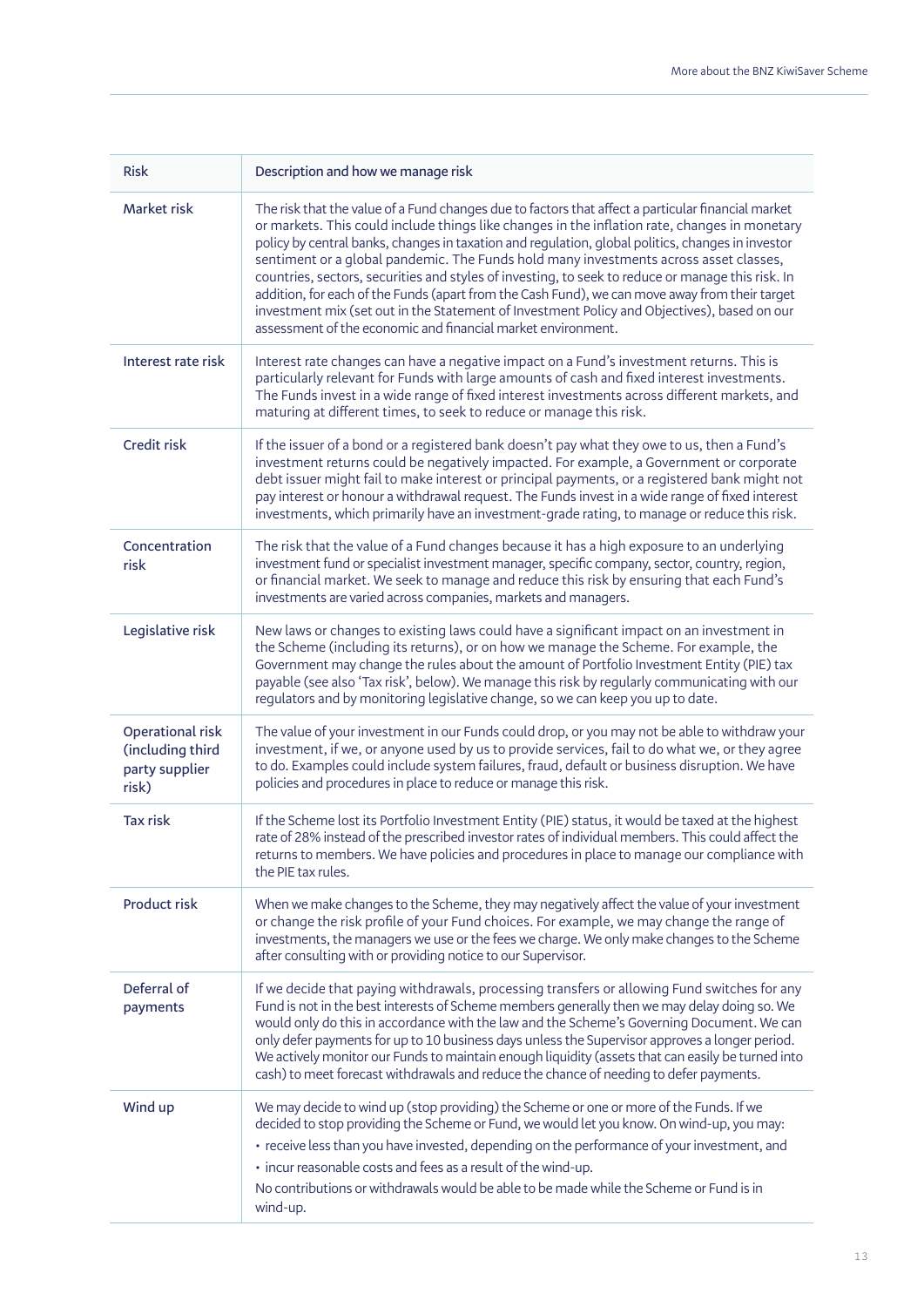# **8. How your investment is valued**

# **Value of the Fund**

The market value of each investment and the net asset values of the Scheme's Funds are calculated as set out in the Scheme's policies and Governing Document. The net asset value is the value of a Fund's assets less its liabilities.

The assets held by the Funds are generally valued each business day based on the last market prices (or unit prices) available for that day. Our Unit Pricing and Valuation Policy allows us to use alternative asset valuation methods, including asset valuation estimates, where the valuation of an investment asset is not readily available or not considered appropriate. This is very infrequent, and we will discuss any new alternative valuation method with the Supervisor before using it.

### **Understanding unit pricing**

Calculating a unit price allows us to value your investment in a Fund. Each Fund's unit price is calculated by dividing the net asset value of that Fund by the number of units issued to members, and adjusted for buy/sell spreads (as applicable). Unit prices are generally calculated each business day.

In rare circumstances, specific transactions (for example, large transactions) may require us to adjust the unit price for that day. This allows us to pass on the costs incurred to those transacting.

 **The unit price that applies to a Fund on any business day is available at bnz.co.nz/kiwisaverunitprices or by contacting us.**

# **9. Related parties and managing conflicts of interest**

BNZ Investment Services Limited (BNZISL) is the Manager of the Scheme. It is a wholly owned subsidiary of the Bank of New Zealand (BNZ) which is ultimately owned by the National Australia Bank Limited.

Several related parties from the BNZ and the National Australia Bank Limited group of companies provide their services to us and to the Scheme. These companies may also receive fees from us or the Scheme for these services.

BNZISL (and BNZ) have policies and procedures to identify and manage any conflicts of interest. The Conflict of Interest Policy and the Gifts Policy provide a framework for identifying, declaring, managing and monitoring conflicts of interest. These policies and procedures require Directors of BNZ companies and BNZ staff to:

- disclose conflicts of interest (including gifts)
- refrain from making investment decisions regarding financial products for which they, personally, have a conflict of interest.

We also must notify the Supervisor before we enter into any related party transactions, and must carry out related party transactions in accordance with the terms of the Financial Markets Conduct Act 2013.

#### **Managing people conflicts**

BNZISL has directors, some of whom are senior executives of BNZ and may also be directors of other entities within the National Australia Bank Limited group. Directors of BNZISL and employees of BNZ may be members of the Scheme from time to time. Decisions made by directors or employees may be influenced by their investment in the

Scheme and/or their other directorships. This affects all Funds.

We manage this conflict by having strong policies and procedures (as set out in the section above) to identify and manage actual and perceived conflicts of interest.

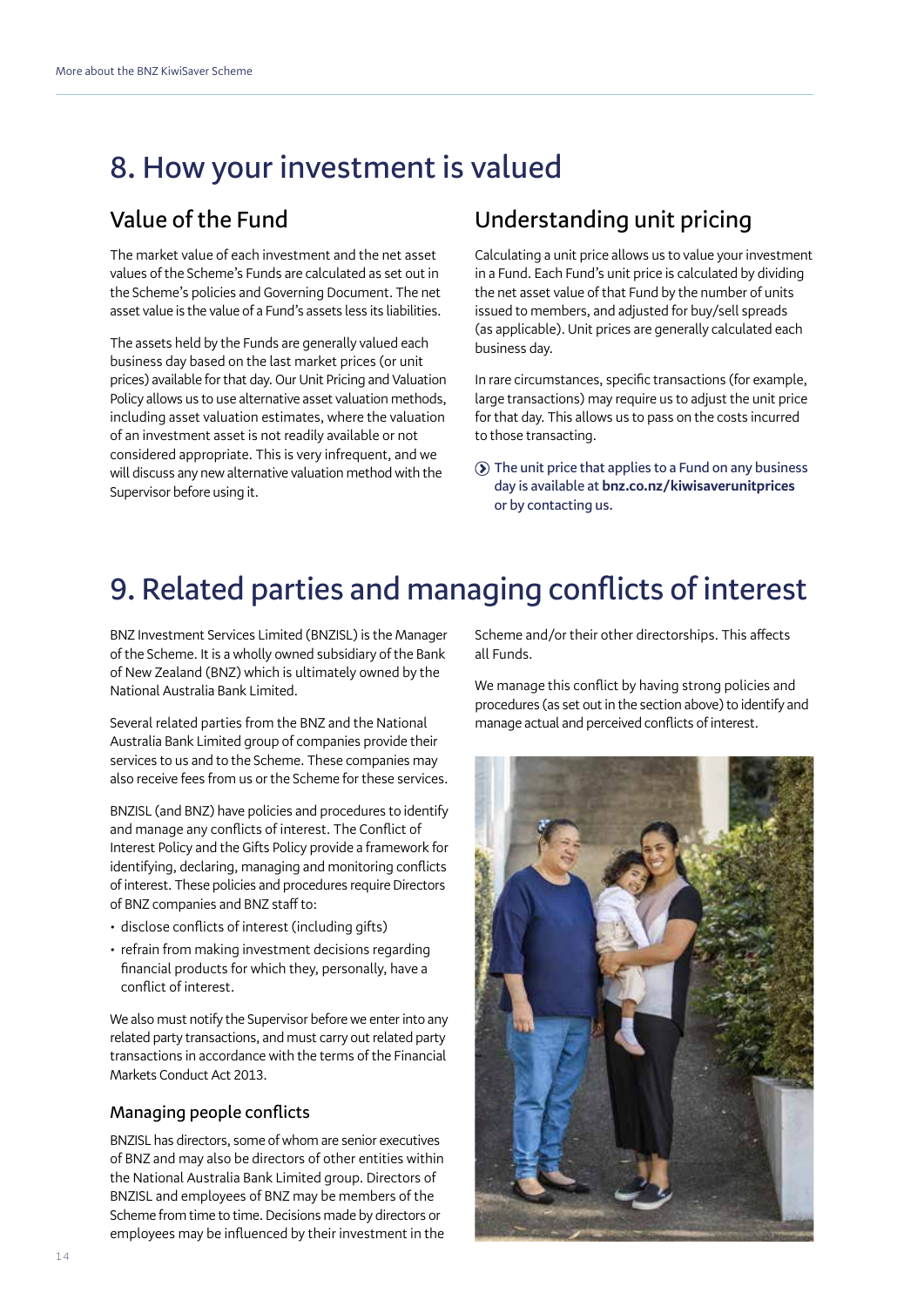### **Managing related company conflicts:**

| Description of conflict<br>of interest                                                                                                           | <b>Affected Funds</b> | Why this may influence investment decisions<br>and how we manage the conflict                                                                                                                                                                                                                 |
|--------------------------------------------------------------------------------------------------------------------------------------------------|-----------------------|-----------------------------------------------------------------------------------------------------------------------------------------------------------------------------------------------------------------------------------------------------------------------------------------------|
| <b>Banking services: BNZ provides</b><br>banking services to the Scheme,<br>including transactional and foreign                                  | All Funds.            | We may be influenced by our association with<br>BNZ to use their banking services over other<br>financial services.                                                                                                                                                                           |
| exchange services.                                                                                                                               |                       | Where we use BNZ banking services, BNZ may<br>receive commercial benefits and could pass on<br>the cost of negative interest rates, should they<br>arise. Banking services are provided to us on a<br>commercial arm's length basis.                                                          |
| BNZISL is part of the Bank of<br>New Zealand which is owned by<br>the National Australia Bank<br>Limited group.<br>Some assets of the Scheme are | All Funds.            | We may be influenced by our association with<br>other companies within the Bank of New Zealand<br>or National Australia Bank Limited group to<br>prefer funds operated by related parties over<br>those operated by independent third parties.                                                |
| invested in underlying funds<br>managed or issued by companies<br>that are also part of the Bank of<br>New Zealand or National Australia         |                       | We manage this conflict by ensuring that any<br>arrangement between us is on a commercial<br>arm's length basis.                                                                                                                                                                              |
| Bank Limited group.                                                                                                                              |                       | Investments selected by us are chosen after a<br>robust investment selection process. We select<br>investments that we consider appropriately<br>reflect the risk profile and investment strategy<br>and objective of the relevant Fund and are<br>consistent with our investment philosophy. |